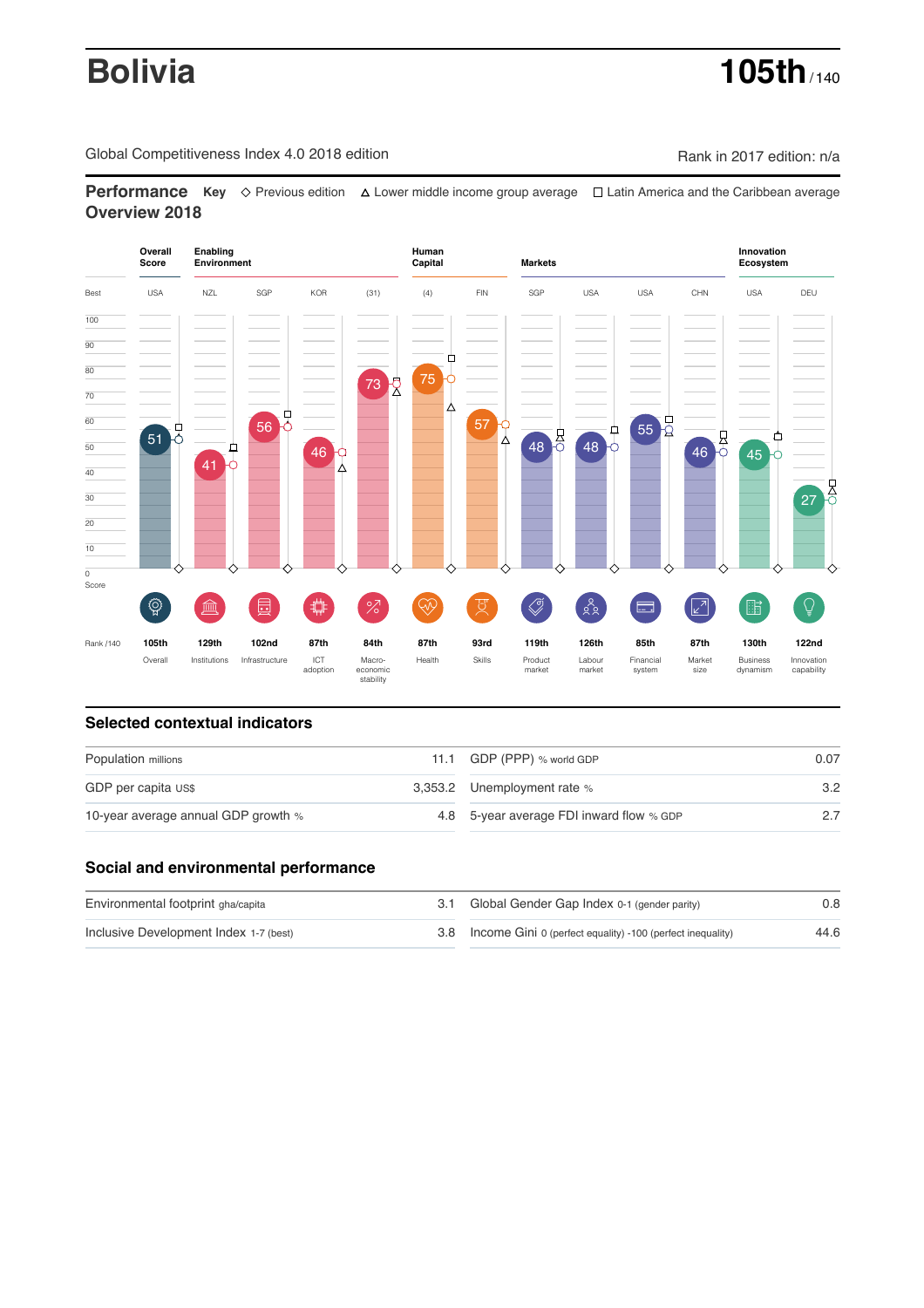# **Bolivia 105th**/140

| <b>Index Component</b>                                                   | Value                    | Score *                  | Rank/140     | <b>Best Performer</b>        |
|--------------------------------------------------------------------------|--------------------------|--------------------------|--------------|------------------------------|
| Pillar 1: Institutions 0-100 (best)                                      |                          | 41.2                     | 129          | <b>New Zealand</b>           |
| 1.01 Organized crime 1-7 (best)                                          | 5.0                      | 66.3                     | 62           | Finland                      |
| 1.02 Homicide rate /100,000 pop.                                         | 6.3                      | 80.3 $\sqrt{ }$          | 98           | Multiple (9)                 |
| 1.03 Terrorism incidence 0 (very high) -100 (no incidence)               | 100.0                    | 100.0 $\uparrow$         | $\mathbf{1}$ | Multiple (24)                |
| 1.04 Reliability of police services 1-7 (best)                           | 2.7                      | 28.1                     | 134          | Finland                      |
| 1.05 Social capital 0-100 (high)                                         | 50.0                     | 50.0 $\uparrow$          | 72           | Australia                    |
| 1.06 Budget transparency 0-100 (best)                                    | 73.1                     | $73.1 =$                 | 27           | Multiple (2)                 |
| 1.07 Judicial independence 1-7 (best)                                    | 1.1                      | 2.4                      | 140          | Finland                      |
| 1.08 Efficiency of legal framework in challenging regulations 1-7 (best) | 1.5                      | 8.7                      | 139          | Finland                      |
| 1.09 Freedom of the press 0-100 (worst)                                  | 32.5                     | 67.6 ↑                   | 90           | Norway                       |
| 1.10 Burden of government regulation 1-7 (best)                          | 2.1                      | 18.3                     | 137          | Singapore                    |
| 1.11 Efficiency of legal framework in settling disputes 1-7 (best)       | 2.1                      | 17.7                     | 138          | Singapore                    |
| 1.12 E-Participation Index 0-1 (best)                                    | 0.58                     | 57.9 ↑                   | 93           | Multiple (3)                 |
| 1.13 Future orientation of government 1-7 (best)                         | 2.3                      | 20.9                     | 134          | Singapore                    |
| 1.14 Incidence of corruption 0-100 (best)                                | 33.0                     | $33.0 =$                 | 96           | New Zealand                  |
| 1.15 Property rights 1-7 (best)                                          | 2.5                      | 25.8                     | 138          | Finland                      |
| 1.16 Intellectual property protection 1-7 (best)                         | 2.3                      | 22.3                     | 138          | Finland                      |
| 1.17 Quality of land administration 0-30 (best)                          | 7.0                      | $23.3 =$                 | 122          | Singapore                    |
| 1.18 Strength of auditing and reporting standards 1-7 (best)             | 4.5                      | 59.1                     | 76           | Finland                      |
| 1.19 Conflict of interest regulation 0-10 (best)                         | 4.0                      | $40.0 =$                 | 121          | Multiple (2)                 |
| 1.20 Shareholder governance 0-10 (best)                                  | 4.0                      | $40.0 =$                 | 106          | Kazakhstan                   |
| 囩<br>Pillar 2: Infrastructure 0-100 (best)                               | $\overline{\phantom{0}}$ | 56.2                     | 102          | Singapore                    |
| 2.01 Road connectivity index 0-100 (best)                                | 39.8                     | $39.8 =$                 | 114          | <b>United States</b>         |
| 2.02 Quality of roads 1-7 (best)                                         | 3.4                      | 39.2                     | 98           | Singapore                    |
|                                                                          | 2.6                      | $6.5 =$                  | 81           |                              |
| 2.03 Railroad density km of roads/square km                              | 2.3                      | 21.9                     | 103          | Multiple (20)<br>Switzerland |
| 2.04 Efficiency of train services 1-7 (best)                             |                          |                          |              |                              |
| 2.05 Airport connectivity score                                          | 8,226.7                  | 30.0 $\uparrow$          | 105          | Multiple (8)                 |
| 2.06 Efficiency of air transport services 1-7 (best)                     | 3.3                      | 38.6                     | 118          | Singapore                    |
| 2.07 Liner Shipping Connectivity Index 0-157.1 (best)                    | n/a                      | n/a                      | n/a          | Multiple (4)                 |
| 2.08 Efficiency of seaport services 1-7 (best)                           | 1.9                      | 15.6                     | 135          | Singapore                    |
| 2.09 Electrification rate % pop.                                         | 91.5                     | $91.5$ ↑                 | 96           | Multiple (66)                |
| 2.10 Electric power transmission and distribution losses % output        | 9.6                      | 94.2 $\sqrt{ }$          | 58           | Multiple (9)                 |
| 2.11 Exposure to unsafe drinking water % pop.                            | 8.6                      | $93.3 \text{ } \Upsilon$ | 55           | Multiple (23)                |
| 2.12 Reliability of water supply 1-7 (best)                              | 4.2                      | 53.4                     | 98           | Switzerland                  |
| 尊<br>Pillar 3: ICT adoption 0-100 (best)                                 |                          | 45.7                     | 87           | Korea, Rep.                  |
| 3.01 Mobile-cellular telephone subscriptions /100 pop.                   | 99.2                     | 82.7 ↑                   | 102          | Multiple (68)                |
| 3.02 Mobile-broadband subscriptions /100 pop.                            | 76.5                     | n/a                      | 57           | <b>United Arab Emirates</b>  |
| 3.03 Fixed-broadband Internet subscriptions /100 pop.                    | 3.2                      | 6.5 $\uparrow$           | 95           | Switzerland                  |
| 3.04 Fibre Internet subscriptions /100 pop.                              | 0.4                      | n/a                      | 71           | Korea, Rep.                  |
| 3.05 Internet users % pop.                                               | 39.7                     | 39.7 $\uparrow$          | 94           | Iceland                      |
| <sup>%</sup> Pillar 4: Macroeconomic stability 0-100 (best)              | $\overline{\phantom{m}}$ | 73.1                     | 84           | Multiple (31)                |
| 4.01 Inflation annual % change                                           | 3.2                      | $100.0 =$                | 1            | Multiple (74)                |
| 4.02 Debt dynamics 0-100 (best)                                          | 46.1                     | 46.1 ↓                   | 104          | Multiple (36)                |
| ųÿ<br>Pillar 5: Health 0-100 (best)                                      | $\overline{a}$           | 75.0                     | 87           | Multiple (4)                 |
| 5.01 Healthy life expectancy years                                       | 64.0                     | 75.0 ↑                   | 86           | Multiple (4)                 |
| 섯<br>Pillar 6: Skills 0-100 (best)                                       | $\overline{a}$           | 56.6                     | 93           | <b>Finland</b>               |
| 6.01 Mean years of schooling Years                                       | 8.6                      | $57.3 =$                 | 84           | Finland                      |
| 6.02 Extent of staff training 1-7 (best)                                 | 3.1                      | 35.2                     | 130          | Switzerland                  |
| 6.03 Quality of vocational training 1-7 (best)                           | 3.6                      | 43.3                     | 103          | Switzerland                  |
| 6.04 Skillset of graduates 1-7 (best)                                    | 3.6                      | 43.3                     | 105          | Switzerland                  |
| 6.05 Digital skills among population 1-7 (best)                          | 3.3                      | 37.9                     | 122          | Sweden                       |
| Ease of finding skilled employees 1-7 (best)<br>6.06                     | 3.5                      | 41.8                     | 115          | <b>United States</b>         |
| 6.07 School life expectancy Years                                        | 13.8                     | $76.7 =$                 | 72           | Multiple (9)                 |
| 6.08 Critical thinking in teaching 1-7 (best)                            | 2.5                      | 25.5                     | 126          | <b>United States</b>         |
| 6.09 Pupil-to-teacher ratio in primary education Ratio                   | 18.4                     | 79.1 ↓                   | 68           | Multiple (6)                 |